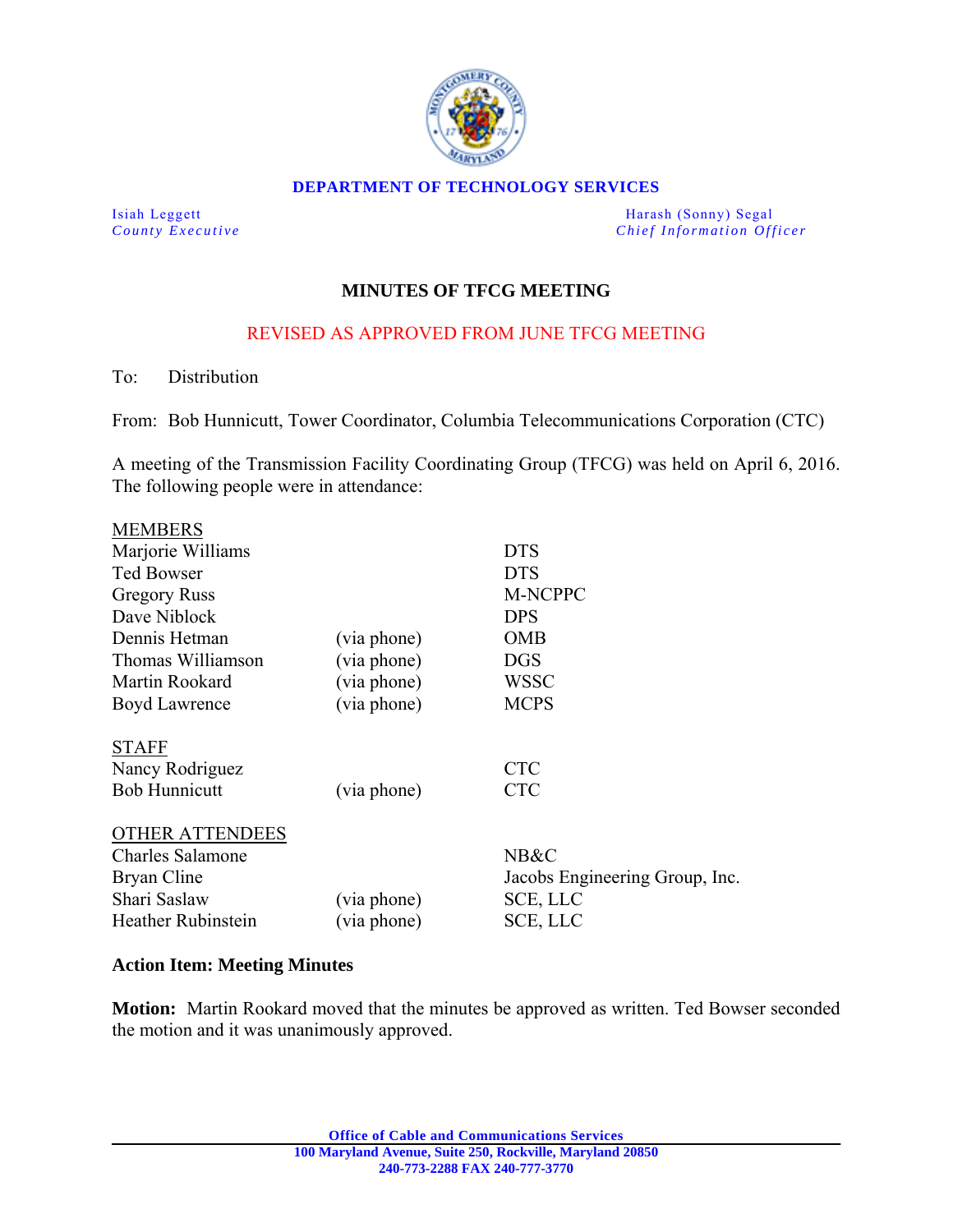Minutes of TFCG Meeting Held April 6, 2016 Page 2 of 3

### **Action Item: Consent Agenda**

1. T-Mobile application to add three panel antennas at the 139' level on a 150'-high monopole on Jennifer Sarem property located at 15901 Columbia Pike in Burtonsville (201604-18). *Minor Modification.*

**Motion:** Dave Niblock moved that all items on the Consent Agenda be recommended. Boyd Lawrence seconded the motion and it was unanimously approved.

### **Action Item: Regular Agenda**

1. Verizon Wireless application to construct a 150ʹ-high monopole and attach 12 panel antennas at the 150ʹ level on MCPS property located at 11700 Neelsville Church Road in Germantown (201604-02). *New. Conditioned on approval of a Conditional Use for placement of this monopole* 

### **Discussion:**

Nancy Rodriguez reported that Verizon Wireless first submitted an application to construct a monopole at this location in March 2014, but the application was placed on hold by Montgomery County Public Schools (MCPS). Boyd Lawrence added that he has since provided a memo to the Tower Coordinator stating MCPS's support for the monopole. He also said that Verizon Wireless received approval from the PTA after a community meeting was held.

Ms. Rodriguez noted that the monopole will be constructed at the rear of the building adjacent to a small wooded area on the property, which may screen the monopole as viewed from the east and south when trees are in full foliage. Mr. Lawrence noted the monopole is being constructed in the custodial delivery area in a grassy area on the property a short distance away from where the custodial delivery area is located. of the school.

Ms. Rodriguez explained that the Tower Coordinator's engineering review found the RF maps show a need for the antennas in this vicinity to meet the coverage objective and that antennas at the 150' level cover a larger area than would antennas at lower elevations. The taller monopole will also provide a greater opportunity for future co-location, minimizing the likelihood for additional monopoles in the area. Mr. Hunnicutt noted that other carriers have filed applications for a monopole at this location but none were ultimately constructed. He also noted that a database search shows there are still plans for others to site antennas in this vicinity, indicating that there may be interest from other carriers to co-locate on this monopole.

Ms. Rodriguez stated that because the property is residentially zoned, the recommendation is conditioned on approval of a Conditional Use to permit the monopole.

**Motion:** Thomas Williamson moved that the application be recommended as conditioned by the Tower Coordinator. Martin Rookard seconded the motion and it was approved with Boyd Lawrence and Gregory Russ abstaining.